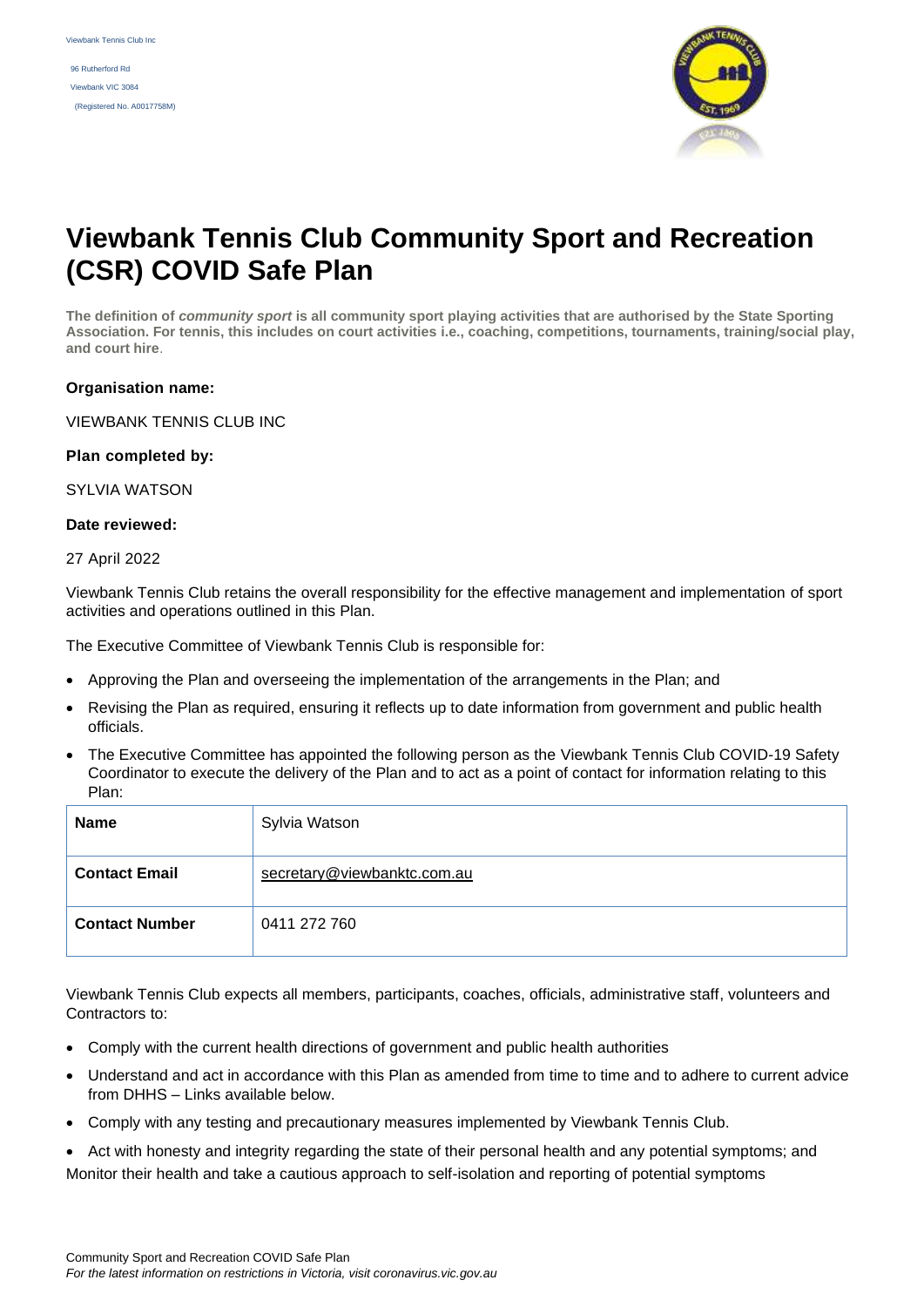

#### **PLEASE NOTE: FOR THE MOST UP TO DATE ADVICE ON COVID PROCEDURES PLEASE ALWAYS CHECK THE FOLLOWING WEBSITES TO ENSURE COMPLIANCE.**

https://www.coronavirus.vic.gov.au/

<https://www.tennis.com.au/vic/news-and-events/latest-covid-updates-for-victoria>

# **1. Ensure physical distancing**

# **Requirements**

# **Ensure participants, volunteers and organisers are 1.5 metres apart as much as possible.**

Action by VBTC:

- Modifying Tennis activities if applicable and communicating to Members, Spectators, Coaches, etc, to ensure participants remain 1.5 metres apart where possible, except when engaging in physical activity permitted under the chief Health Officer directions (e.g., Squad Coaching/ doubles play etc).
- Where Tennis activities are permitted to open for members of the public, specific additional requirements apply such as staggering class/session times that will be in place.
- Minimising the build-up of people waiting to enter and exit our facility.
- Using floor markings to provide minimum physical distancing guides, if required.
- Reviewing protocols to limit contact between organised events/Comps and volunteers (where relevant)

# **2. Wear a facemask**

# **Updated public health advice on masks is available at: <https://www.dhhs.vic.gov.au/face-masks-vic-covid-19>**

# **Requirements**

• VBTC will ensure all participants, volunteers and organisers entering our facility wear a face mask as per public health advice – Please refer to link above.

#### Action by VBTC

Communicate with Members, Spectators, Contractors etc through social media applications and signs up around the club

# **3. Practise goodhygiene**

# **Requirements**

- VBTC will frequently and regularly clean and disinfect shared spaces, including high-touch communal items such as doorknobs, shared equipment.
- We will:
	- − Clean surfaces with appropriate cleaning products, including detergent and disinfectant
	- − Replace high-touch communal items with hygienic alternatives, for example single-use or contactless options, where possible to do so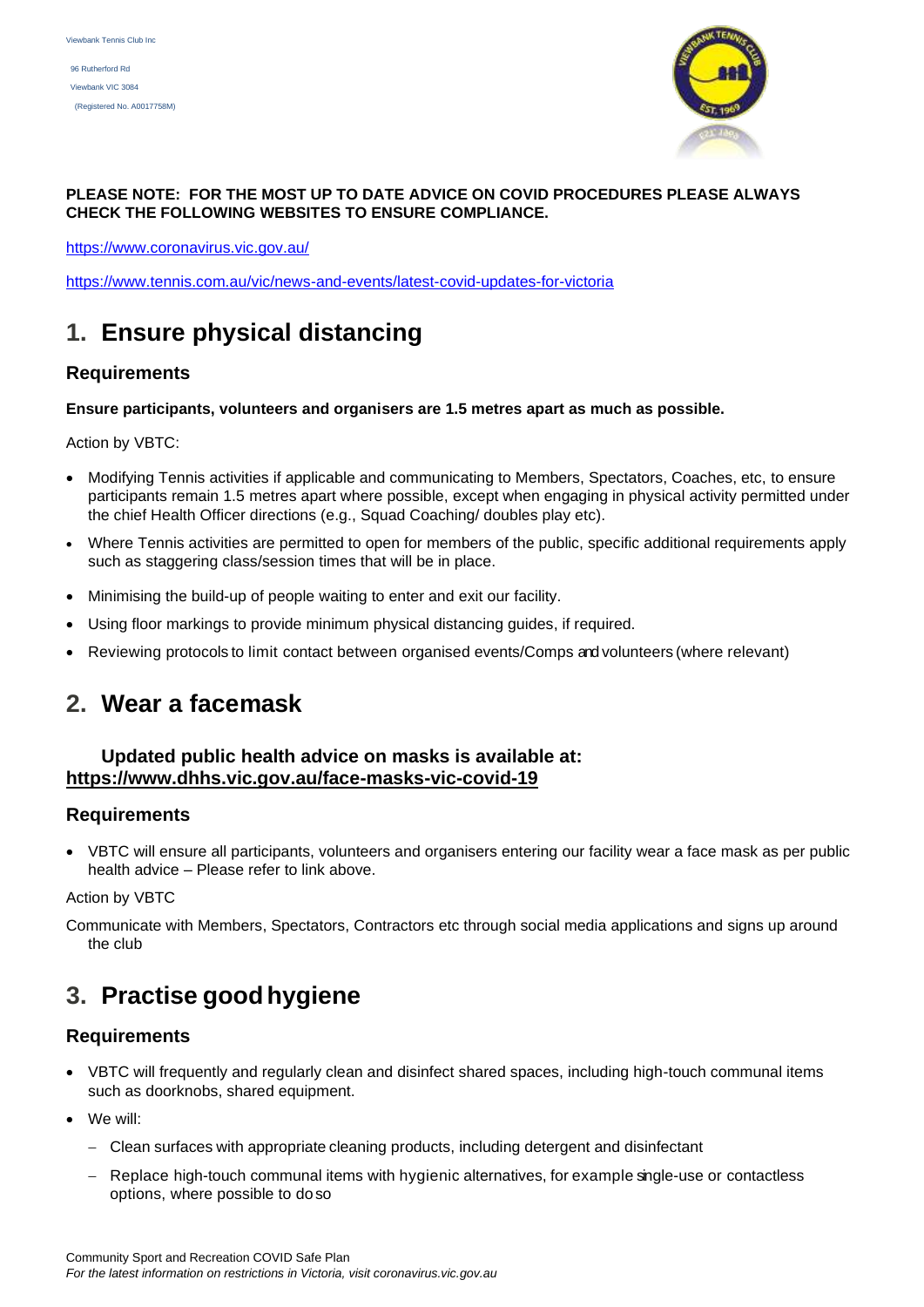96 Rutherford Rd Viewbank VIC 3084 (Registered No. A0017758M)



- − Ensure sharing of equipment to be kept to a minimum and all equipment must be cleaned and disinfected between use
- − Clean between user groups or sessions
- We will make soap and hand sanitiser available for all participants, volunteers and organisers throughout our facility and encourage regular handwashing.

Action by VBTC

- Ensure all Competition teams/Coaches have a Cleaning Roster in place for each Competition/Coaching Sessions.
- Make available COVID approved cleaning products for Cleaning.
- Appropriate Hygiene posters up in Club Room/Bathrooms.
- Make readily available hand sanitizer and Soap Dispensers

# **4. Keeprecords and act quicklyif participants, volunteers, or organisers become unwell**

# **Requirements**

- VBTC will support participants, volunteers and organisers to get tested and stay home even if they only have mild symptoms.
- VBTC have a plan developed to manage any outbreaks.

This includes:

− Having a plan to respond to a participant, volunteer or organiser that have notified us that they are a positive case and attended the facility whilst infectious. People who show symptoms or have been in close contact should NOT attend the facility or activity until they receive their test results or have completed their quarantine period and are cleared by DHHS.

Action by VBTC

Refer below to our **COVID-19 guidelines for suspected or confirmed case**

**VIEWBANK TENNIS CLUB INC**

**COVID-19 guidelines for suspected or confirmed case.**

### **What should we do if someone at Viewbank Tennis Club has a suspected case of COVID-19 or has been in contact with someone who has COVID-19? COVID -19 Club Contact – Sylvia Watson PH 0411 272 760 EMAIL secretary@viewbanktc.com.au**

Managing a suspected COVID-19 case

In Australia, currently most respiratory tract infections will be tested for COVID-19.

If an individual is being tested for COVID-19: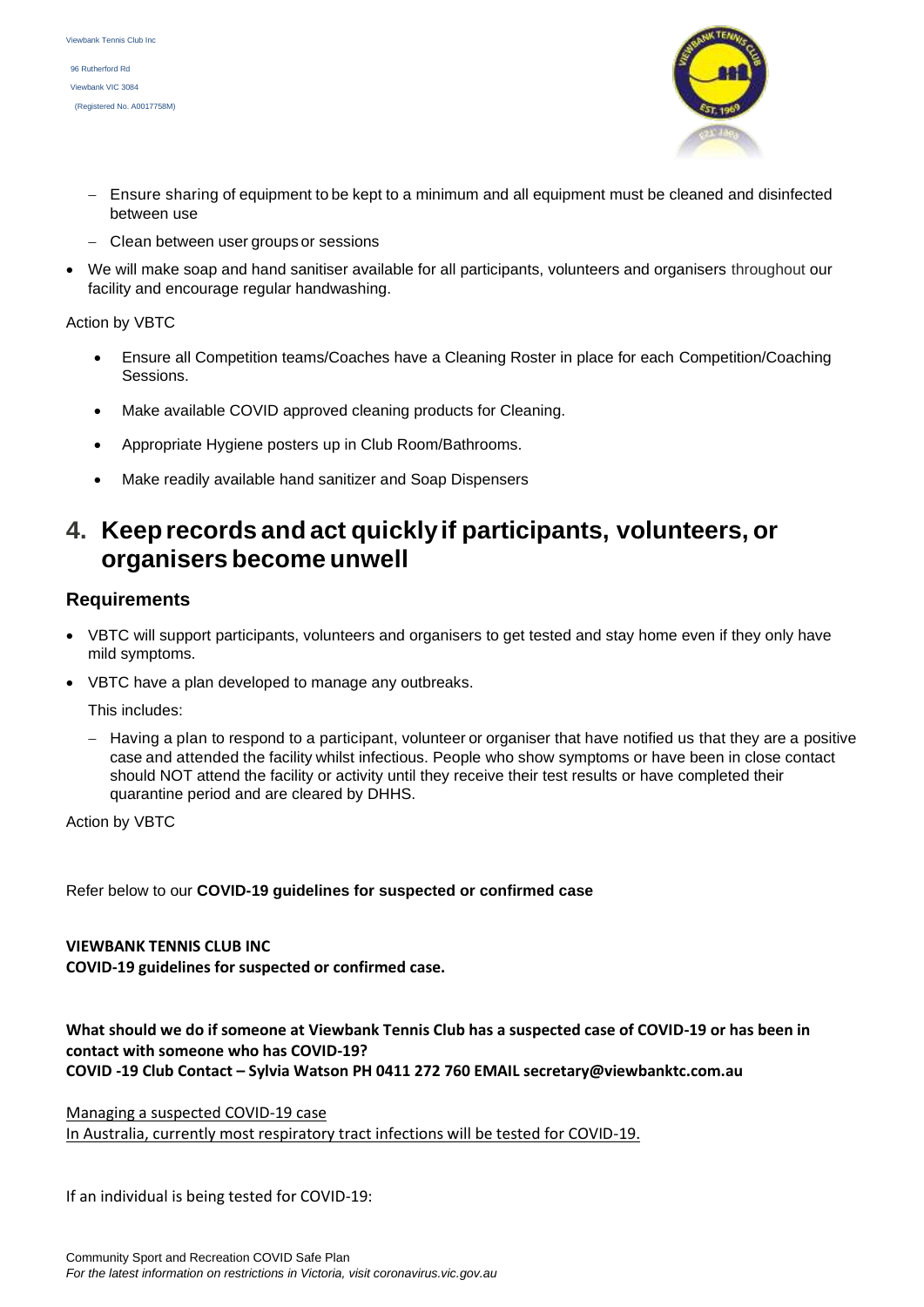96 Rutherford Rd Viewbank VIC 3084 (Registered No. A0017758M)



They must immediately self-isolate and discontinue training/social play, etc until COVID-19 has been excluded and they have been medically cleared by a doctor to return

to the training environment.

— Isolation of close contacts will be a decision for medical staff, based on case specific details.

#### <https://www.coronavirus.vic.gov.au/>

Please refer to the link above and click on "Your COVID checklists" and follow the guidelines for managing a COVID outbreak

# **5. Avoid interactionsin enclosed spaces**

# **Requirements**

• VBTC will reduce the amount of time participants, volunteers, organisers, parents, carers and anyone in attendance are spending in enclosed spaces (e.g., bathrooms/changerooms and clubhouse).

#### Action by VBTC

- − Enabling activities in outdoor environments
- − Moving as much activity outside as possible, including meetings, Junior interactions, Competition suppers, etc – The Club have purchased outdoor Café tables to encourage outdoor participation when socializing.
- − Enhancing airflow by opening windows and doors
- − Optimising fresh air flow in air conditioning systems.

# **6. Createworkforce/activitybubbles**

# **Requirements**

• You should limit the number of participants, volunteers and organisers engaging in activities across multiple teams/venues/facilities where practical. This includes avoiding as much as possible, having participants playing across multiple teams.

#### Action by VBTC

- Stagger start and finish times, to reduce the use of common areas at the same time.
- Communicate training groups to participants prior to attending Club to reduce number of people on premises.
- Designated areas within the Club for each group to store equipment and belongings (baskets, racquets, Balls etc.)
- Encourage participants, volunteers and organisers to minimise time in shared facilities when taking breaks/between games/sessions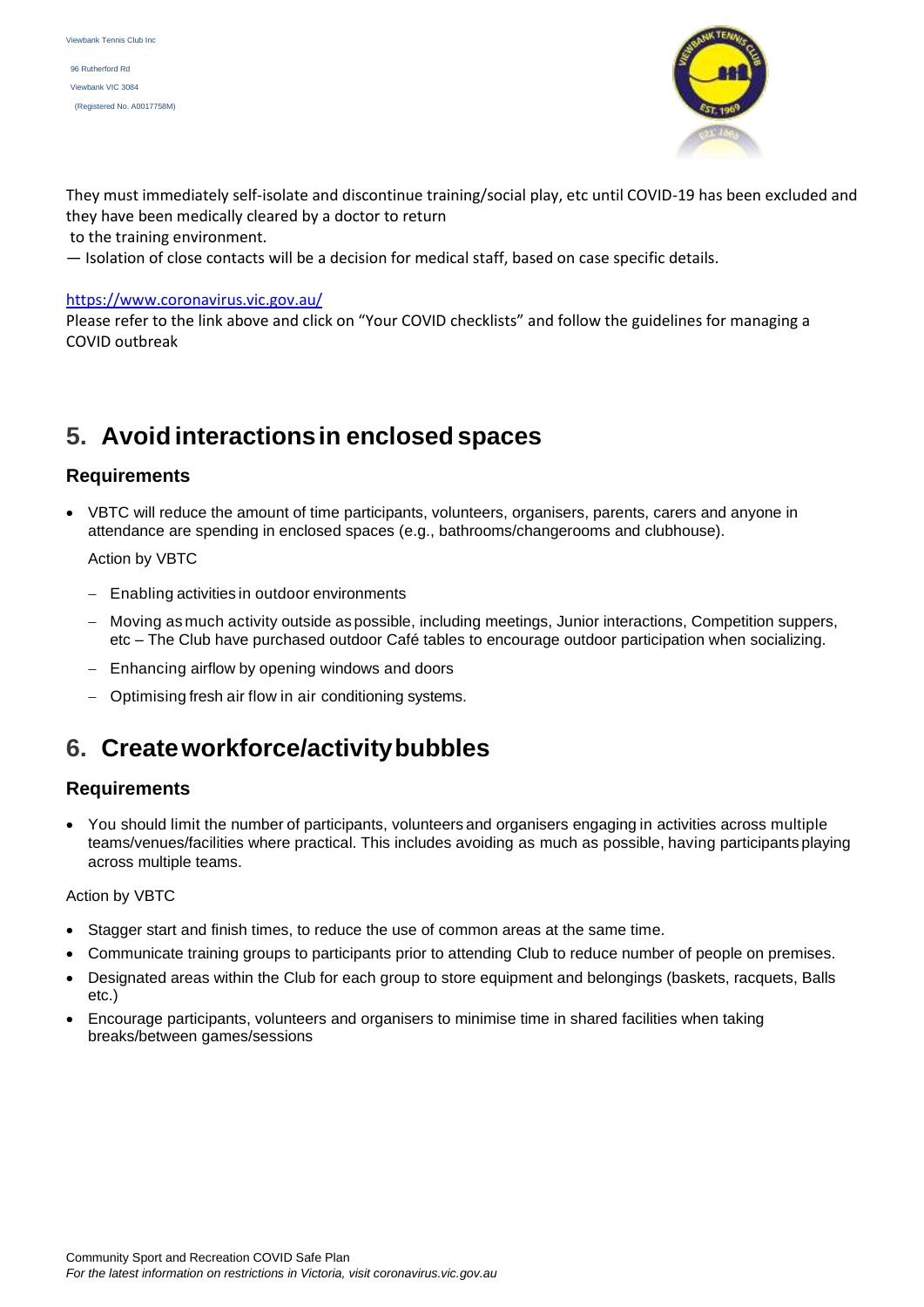.

 96 Rutherford Rd Viewbank VIC 3084 (Registered No. A0017758M)



# **VIEWBANK TENNIS CLUB COMPETITION GUIDELINES (Applies to all Night Comps, including any Twilights, Junior Comps & Pennant)**

# **As part of the Minister for Health's changes to pandemic orders from midnight 22 April the following applies:**

Suppers/Canteen/BBQ or social functions are now allowed regardless of Vaccination status.

### **1. Participation/Attendance**

- **a.** Do not attend the courts if you:
	- are feeling unwell
	- are awaiting the results of a Covid-19 test
	- have had a positive test for Covid-19 and are required to self-isolate

# **3. Before Play**

**a.** Sanitise your hands with the sanitiser provided

#### **4. During play**

- **a.** Players should bring their own full water bottles
- **b.** Endeavour to keep at least 1.5 metres distance between yourself and others.
- **c.** Where possible avoid/minimise the sharing of equipment.
- **d.** No shaking hands
- **e.** Avoid touching your face

#### **5. Spectators**

- **a.** Spectators should keep at least 1.5 metres from others while watching a game.
- **b.** Masks are strongly recommended when you can't physically distance.

#### **6. Communal Indoor Facilities**

**a.** The clubhouse will be open